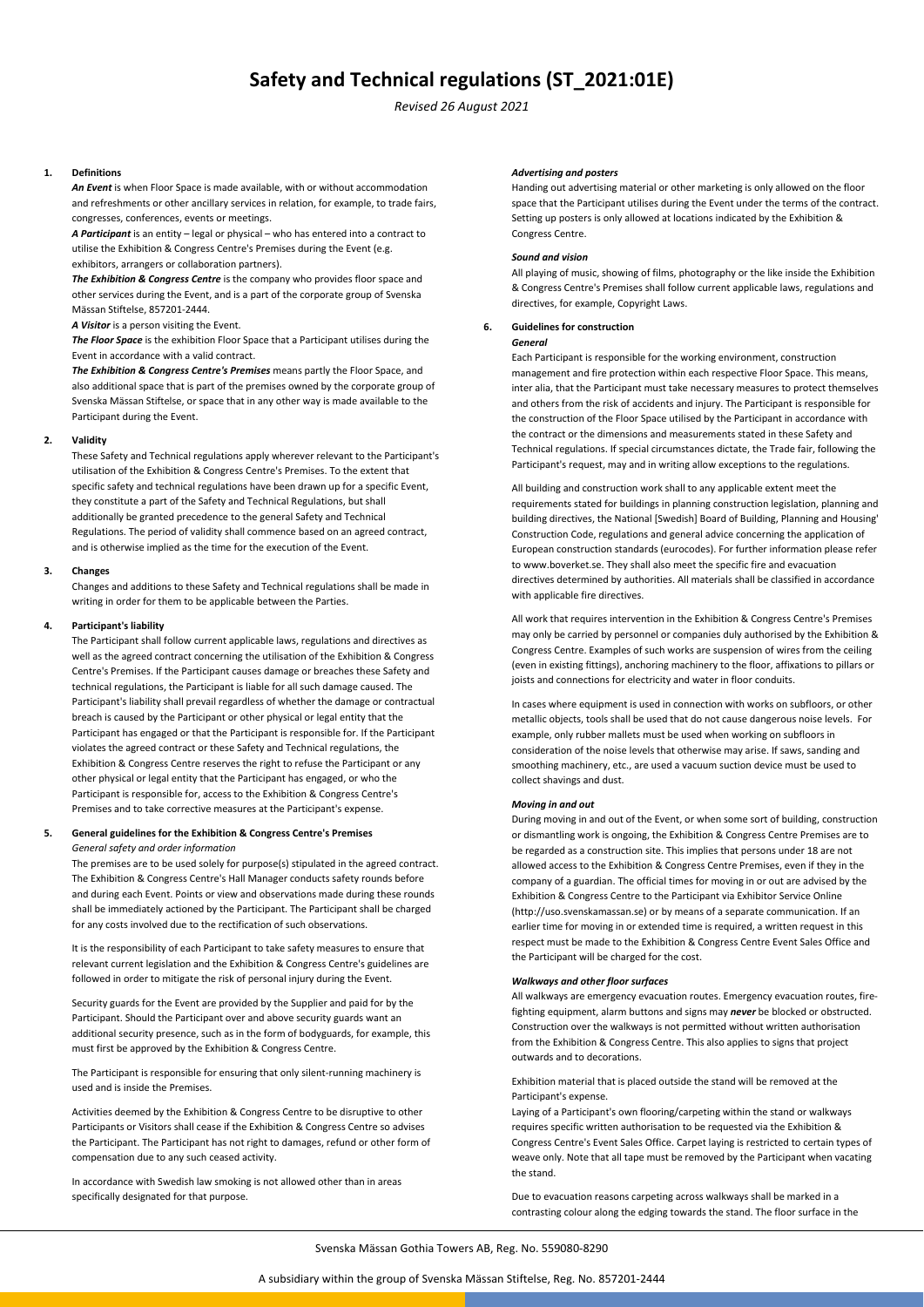exhibition halls is mainly epoxy-treated concrete. The floor may not be painted or in any other way exposed to damage. The cost of restoring any damage to the floor surface will be charged to the Participant.

# *Stand dividing walls*

Stand dividing walls are not normally included in the cost of utilising the Floor Space. Wall orders require support walls around every four metres. Support walls and other types of support may be directed inwards towards the stand. No support walls or other forms of support may be removed without the written consent of the Exhibition & Congress Centre's Hall Manager. In the event of unauthorised removal the Participant may be charged for restoration thereof. Walls erected adjacent to walkways must be approved by the Exhibition & Congress Centre's Event Sales Office. Following the Event the stand walls shall be cleared of staples, tape, screws, nails, sticky patches and the like. Destroyed walls will be charged to the Participant. Wallpapering is only permitted on chip‐clad walls and shall be glued to the substrate, not stapled, taped or the like.

# *Ceiling fittings*

Ceiling fittings may be loaded with a maximum of 50 kg. Only approved wire locks may be used. If safety calls for it, the Exhibition & Congress Centre reserves the right to secure or increase the number of wires at the Participant's expense. The exact positioning of the wires cannot be guaranteed, fault margin ± 50 cm.

# *Construction height restriction*

# *For high structures less than 2 metres from a neighbouring stand, the following applies:*

The Exhibition & Congress Centre has a standard maximum height of 2.5 metres for structures and graphics.

- In order to build a structure or place graphics above a height of 2.5 metres, the Participant must inform both the closest adjacent stand and the Event salesperson at The Exhibition & Congress Centre no later than 6 weeks before the start of the fair.
- The reverse side of the structure above 2.5 metres at the stand boundary must be white (or another colour if agreed with the closest adjacent stand).

For safety reasons or other similar reasons, the Swedish Exhibition & Congress Centre reserves the right not to approve proposed high structures and to require dismantling if the required information has not been provided within the stated timeframe.

- Charges for displaying advertising may apply.
- Exceptions may apply for certain projects. If so, these will be detailed in the exhibitor information and/or on our online exhibitor service.

#### *Two‐level construction*

Two‐level construction requires written approval from the Exhibition & Congress Centre. The Participant can apply to the Exhibition & Congress Centre for same under the following circumstances:

- The distance between two separate Floor Spaces where two‐level construction occurs shall be at least 10 m.
- The Participant shall have received written approval from the closest adjacent stand or other construction. Application can be refused even if adjacent stands or other constructions have granted their approval. Contact the Exhibition & Congress Centre's Event Sales Office for further information.
- Two‐level construction to where Participants and Visitors have access shall meet the requirements stated for buildings in planning construction legislation, planning and building directives, the National [Swedish] Board of Building, Planning and Housing' Construction Code, regulations and general advice concerning the application of European construction standards (eurocodes). They shall also meet the specific fire and evacuation directives determined by authorities. All materials shall be classified in accordance with applicable fire directives.
- The Participant shall have paid the floor space fee for the second level, which may cover a max of 50 % of the lower level floor space. al construction height may not exceed 5 m and the free height of the lower level shall be 2.3  $-2.5 m$
- The walking distance to the stairway may not exceed 10 m from any part of the surface of level 2. The stair distance is calculated at right‐angles across the longest route, and walkways adjacent thereto are calculated doubly.
- Stair width is to be calculated based on the surface of the upper level. Up to 25 m<sup>2</sup> implies a stairway of at least 0.8 m. For every 25 m<sup>2</sup> or part thereof another 0.8 m width stairway is required. Alternatively these two stairways can be substituted by a 1.2 m straight stairway.
- If closed rooms or the like are to be constructed, smoke detectors shall be connected to the Exhibition & Congress Centre's fire alarm system.
- Each respective Participant is responsible for safety and construction project management. The Exhibition & Congress Centre exempts itself from any

liability concerning the execution of construction and the responsibility thereof, but reserves the right to request supplementary data in respect of construction, material selection, etc.

Applications for two‐level construction must be sent to: Svenska Mässan Att: Ansökan om byggnation i två plan [Event name] SE‐412 94 Göteborg, Sweden

# **7. Installations and connections** *Electrical installations and electrical connections*

All electrical installations and electrical connections shall meet the requirements stated in the publication ELSÄK‐FS 2008:1 concerning how electrical facilities are to be designed, and the application directives in Swedish Standard SS 436 40 00 "Electrical installation regulations" must be followed. In respect of temporary electrical installations at trade fairs and exhibitions, etc., Section 711 is particularly applicable, stating requirements for the protection of the users.

The Exhibition & Congress Centre's electrical supply is AC 50Hz 230 V 1‐phase and 400 V 3‐phase. All electrical sockets are earthed. There is at least 1 m free space in front of every electrical distribution board. Lighting ramps shall be permanently fixed and shall hang at least 2.2 m from the floor and be fitted with end‐stop protection. Fittings and utility articles made from conductive materials must be earthed and be of at least material class 1. Only earthed or double‐insulated equipment may be connected. Equipment not meeting these requirements may be immediately disconnected by the Exhibition & Congress Centre with no right of recourse or compensation for the Participant.

The Participant may order one or more electrical connection points. Connection may only be made to the designated connection point. The Participant may connect their own equipment if the connection is CEE‐type plugs or Schoko sockets. If current ratings greater than 63 A are involved, competent personnel designated by the Exhibition & Congress Centre shall carry out the connection. The Exhibition & Congress Centre reserves the right to at any time inspect connected equipment. Should the equipment fail to meet the applicable safety regulations, the Exhibition & Congress Centre reserves the right to immediately disconnect such equipment with no right of recourse or compensation for the Participant. No installations may be made to or in an energised facility.

The Exhibition & Congress Centre's electrical distribution system is live at the latest from the day prior to the opening of the Event until an hour after the closure of the Event on its last day, but must always be treated as being live. If a Participant requires electricity at other times, the Participant must contact the Exhibition & Congress Centre Event Sales Office. Participants shall witch off their lighting at the end of the day.

In the event of damage or faults to an electrical connection or installation, the Participant shall immediately contact the Exhibition & Congress Centre's Hall Manager.

# *Audio installations*

Speech amplification or loudspeakers may not be mounted or used so as to disturb Visitors or Participants. Loudspeakers shall be directed inwards towards the stand. Wireless microphones may generally not be used without permission under Swedish law, but under certain circumstances the requirement for permission can be excepted. If the Participant needs to use wireless microphones on the Exhibition & Congress Centre premises, the Participant shall contact the Event Sales Office for approval and frequency assignment.

# *Compressed air*

The compressed air supply in the Exhibition & Congress Centre's Premises is 6kp/cm² (600 kPa, 6 bar), connectors are KLO and Cejn type and connections are to be requested through the Exhibition & Congress Centre's Event Sales Office.

#### *Water*

The water supply in the Exhibition & Congress Centre's Premises is 3kp/cm² (300 kPa, 3 bar), connectors are Nito or R15 type and connections are to be requested through the Exhibition & Congress Centre's Event Sales Office.

# *IT communication.*

The Exhibition & Congress Centre's Event Sales Office can assist Participants in ordering telephone, fax and internet connections through all parts of the Exhibition & Congress Centre's Premises. There is additionally a free WiFi network available within the building. If the Participant wishes to use their own wireless network this required advance approval by the Exhibition & Congress Centre. The Exhibition & Congress Centre is not responsible for any hacking or other damage caused by a third party ‐ it is the responsibility of the Participant to take the security measures needed that the Participant deems necessary.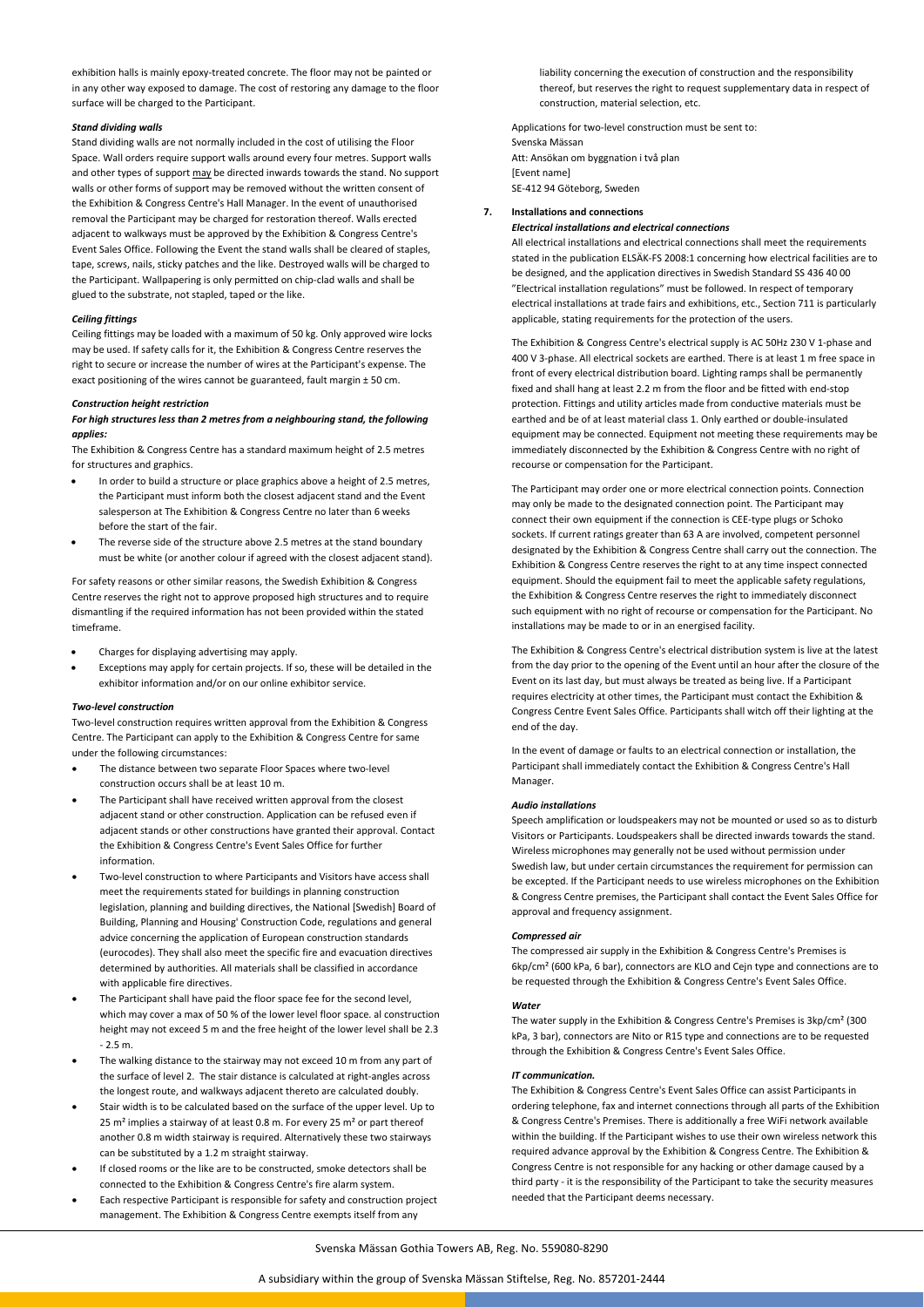The fixed connection (cable) that the Exhibition & Congress Centre provides is in its basic form intended for connection to one computer or other device. If the Participant wishes to connect more than one device, the Exhibition & Congress Centre Events Sales Office must be contacted and an upgrade order placed for further devices. If the Participant wishes to use their own networking equipment, the Exhibition & Congress Centre's IT department must approve this prior to installation.

The Participant is responsible for their own equipment as well as installation and configuration of same. The Exhibition & Congress Centre is not responsible for faults and damage to the Participant's equipment unless this is solely and exclusively the fault of the Exhibition & Congress Centre. The Trade fair recommends that the Participant's guest equipment is security protected with personal hardware or software firewalls, regularly updated virus protection programmes and that VPN (Virtual Private Network) is used for connection to the Participant's own network.

The Exhibition & Congress Centre reserves the right to charge a support fee in accordance with the current pricelist for call‐out support if the fault turns out to lie outside the Exhibition & Congress Centre's demarcation of responsibility, or within the Participant's own equipment or network.

The Participant is responsible for following legal, ethical, moral and generally accepted internet and e-mail conduct when communicating across the Exhibition & Congress Centre's network. The Exhibition & Congress Centre reserves the right to disconnect and/or limit a user's right to or use of the network if rules and conditions are not respected.

The Exhibition & Congress Centre is not liable for the functionality or content of any internet site or service connected to the Exhibition & Congress Centre's network.

The Exhibition & Congress Centre will conduct service and necessary maintenance, but does not guarantee the full and complete functionality or security of WiFi and internet services without any delay in or interruption to service.

# **8. Painting and handling of chemicals**

Products containing organic solvents may not be used within the Exhibition & Congress Centre's Premises. Examples of these are contact adhesives, spray paint and sprays containing petroleum thinner as a solvent. Products used within the Exhibition & Congress Centre´s Premises shall meet basic environmental regulations and should not contain substances which are included in the Swedish Chemical Agency´s restricted substances register or PRIO‐list www.kemi.se. There is a general prohibition against the use of spray painting on the Exhibition & Congress Centre's Premises, however a written permit for the use of spray painting can be applied for via the Exhibition & Congress Centre's Event Sales Office. For further and directives refer to, for example, the Swedish Work Environment Authority's instructions concerning chemical health & safety risks.

# **9. Fire protection**

# *Construction materials and décor*

Materials in stand walls and ceilings (decorative ceilings in textiles and other materials) shall be of type‐approved and fireproof materials, i.e. not more flammable than wood. Chipboard, wood‐fibre board (non‐porous), plywood and similar materials are acceptable. A type‐approval can be substituted by a written declaration from SP‐ the Technical Research Institute of Sweden. Type‐approval or certification shall be accessible at the stand or other construction, unless it is in some other way clear that the material can be accepted. In the event of uncertainty from the Exhibition & Congress Centre's side, a simple test procedure can be carried out by the Exhibition & Congress Centre's Hall Manager.

Textiles and similar materials for covering walls or other decorations shall be impregnated to the level of fireproof. Corrugated board, styrofoam, straw and sawdust are not normally accepted as or in construction materials and décor. Textiles for use in ceilings shall be of woven netting type or so-called sprinkler fabric and shall be impregnated to the level of fireproof as the Exhibition & Congress Centre's Premises are sprinkler‐fitted.

Roofs for superstructures or closed‐in constructions shall be built in accordance with the aforementioned. For material selection concerning roofing in excess of 30 m² the Exhibition & Congress Centre's Fire Protection Officer must be consulted. In the case of closed‐in constructions smoke detectors must be connected to the Exhibition & Congress Centre's fire alarm system.

#### *Tents*

In respect of tents raised within the Exhibition & Congress Centre's Premises, a certificate must be available certifying that the material is fireproof. If the tent is designed so that smoke can gather at the apex or has side that create a closed space, smoke detectors shall be connected to the Exhibition & Congress Centre's fire alarm system.

#### *Packaging and other materials*

Packaging and other flammable material may not be stored in the exhibition halls during an on‐going Event. The Participant can order dry goods handling via the Exhibition & Congress Centre's Service Centre.

# *Naked flames*

Within the Exhibition & Congress Centre's Premises no naked flames such as candles or the like are allowed in connection with the Event. Written permission can be sought from the Exhibition & Congress Centre's Event Sales Office, and may be granted, if such materials form a part of the Participant's product range. Approved fire‐fighting equipment shall consequently be available in the stand and the candles' positioning may not infer any risk to Visitors or other Participants. The candle shall be kept under observation and may only be lit when the stand is manned.

#### *Flammable and explosive goods*

Handling and storage of flammable and explosive goods such as liquids, gasses or pressurised vessels are generally prohibited within the Exhibition & Congress Centre's Premises. The Participant may apply to the Exhibition & Congress Centre for temporary authority for handling of flammable explosive goods. The Participant is responsible for following current applicable laws, regulations and directives, and for following the terms of permission granted.

Used cleaning cloths soaked with oil, grease or other solvents shall be stored in specific sealed, non‐flammable containers with self‐closing lids. Vehicle fuel tanks shall be filled and fitted with lockable caps. For propane‐driven vehicles the main valve closest to the tank shall additionally be closed off.

Handling and storage of propane requires specific authority from the Exhibition & Congress Centre's Fire Protection Officer, and shall always be conducted following current applicable laws, regulations and directives, and for following the terms of permission granted. In summary, the following applies in respect of propane:

#### *Users*

At every user position (e.g. a stand) there shall be a nominated individual responsible for ensuring that current applicable laws, regulations and directives are followed within the area, e.g. the Flammable and Explosive Goods Act 2010 (Lag (2010:1011) om brandfarliga och explosiva varor) and directives which have been promulgated under legislation, as well as the Exhibition & Congress Centre's directives.

#### *Positioning*

Indoor positioning made be allowed if the propane is protected against being heated-up over a period of 30 minutes. In this case a ventilated and nonflammable fire class EI 30 cabinet is required. The propane bottle shall be stored in an upright position and be well-protected against unauthorised persons. Only the daily requirement of propane may be allowed at the point of usage. If the apparatus to be used is portable, the propane bottles shall be stored on the trolley.

#### *Connection*

If a hose is used between the bottle and propane burner it shall be type-approved. The propane hose length shall not exceed 1.5 m. Propane hoses shall be placed protected against damage or tampering. A leak test shall be carried out for every connection. The distance between a propane burner and any cabinet, shelf, tent canvas or the like above it may not be less than 1.0 m. The equivalent lateral distance is 0.5 m. The propane burner shall be fitted with a flame failure device that shuts off the gas supply should the flame extinguish.

# *Hot work*

Hot work implies tasks that involve spark production, soldering, welding, cutting, circular grinding or other work using tools that lead to heat generation. If there is no clear definition for what is classified as Hot Work, all work wherein there lies a level of uncertainty is to be classed as Hot Work. Hot Work is not permitted within the Exhibition & Congress Centre's Premises, not even during the construction and set-up phase, without authorisation from the Exhibition & Congress Centre for handling flammable and explosive goods. The official responsible for issuing authorisation determines if the intended Hot Work is feasible. All Hot Work shall be carried out by persons who hold an approved Hot Work Licence.

# *Pyrotechnics and smoke generation*

All use of pyrotechnics or smoke generating machinery/objects is regulated within the Exhibition & Congress Centre's Premises, and under no circumstances may such devices be used without temporary authorisation for handling flammable and explosive goods granted by the Exhibition & Congress Centre, or in contravention of the regulations governing their use. Pyrotechnical goods may generally not be used in connection with a public gathering or event held indoors without the authorisation of the Police Authority (Police Act Chapter 2 Section 20).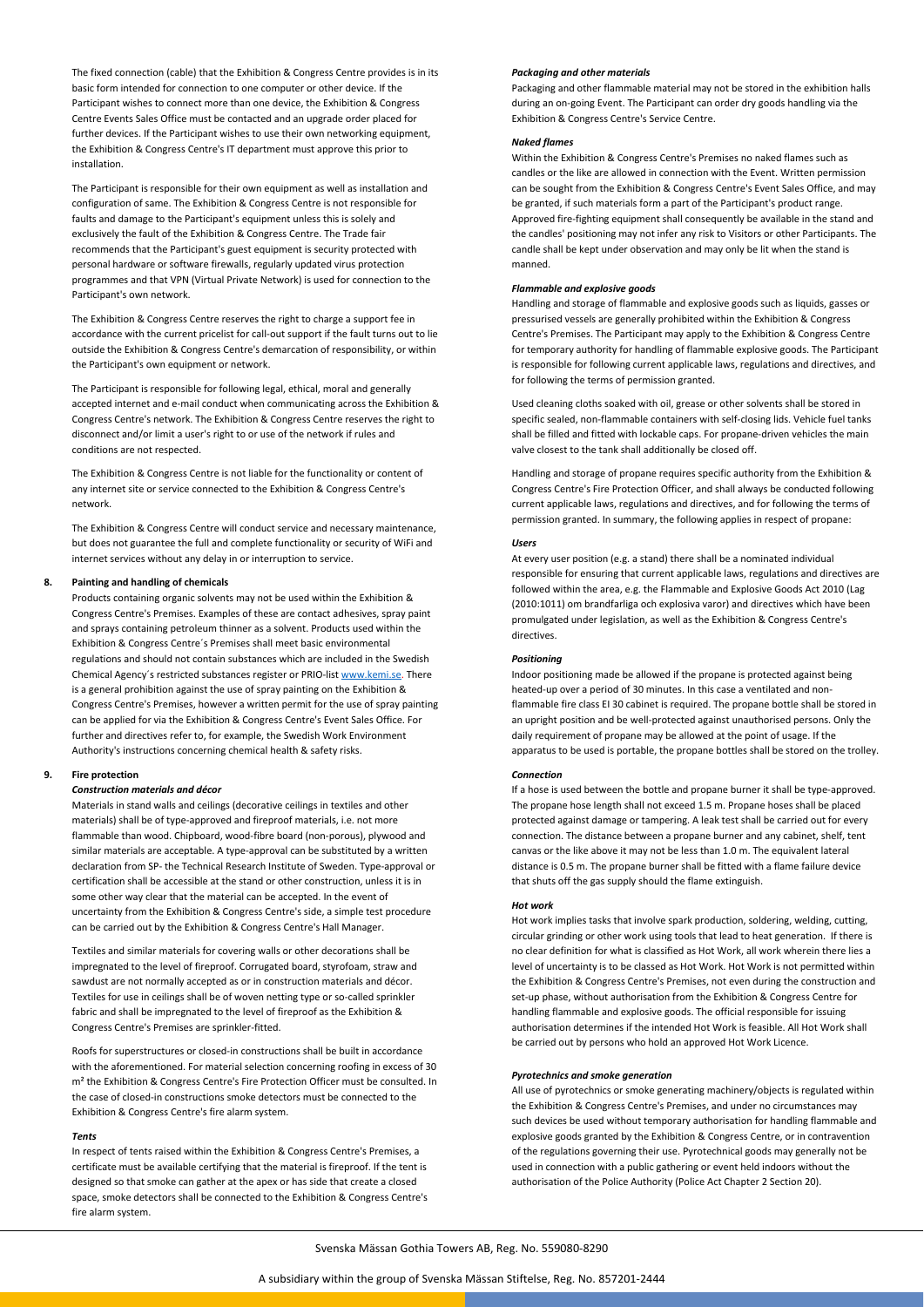# *Application for temporary authority for handling of flammable and explosive goods*

An application for temporary authorisation for flammable and explosive goods shall be sent to the Exhibition & Congress Centre Fire Protection Officer at the latest four weeks before the start of the Event. An administrative fee of SEK 1 500 shall be paid by the Participant. This fee is to cover costs involved in administration and inspection, as well as fire watch in the event of a disarmed fire alarm in connection with the handling. No flammable or explosive goods may be brought into the Exhibition & Congress Centre's Premises until written authorisation has been granted.

Authorisation may be granted under the following circumstances:

- The person responsible shall be in position and be hold a Hot Work Licence.
- RV marking/official approval shall be available for the products concerned if required.
- Police permission shall have been granted for handling if required.
- Storage of flammable liquids and gases shall take place in specific areas following the Event's closure for the night.

Applications shall be sent to:

#### Gothia Towers AB

Att: [Fire Protection Officer]

Application for temporary authority for handling of flammable and explosive goods [Event name]

SE‐412 94 Göteborg, Sweden

For further information about fire protection refer to the Fire & Rescue Service in Gothenburg www.rsgbg.se.

# **10. Work Environment, Health & Safety**

# *General*

The Participant is responsible for the observance of the applicable Work Environment and Health & Safety regulations on the Floor Space. This means that the Participant shall, inter alia:

- Be knowledgeable about and apply the Work Environment Act and Work Environment Directive as well as the regulations and general guidelines from the Work Environment Authority and MSB ‐ the Swedish Civil Contingencies Agency, that are applicable to the activities concerned.
- Have the requisite knowledge to be able to exercise responsibility and authority as well as govern the financial resources needed to rectify and action work environment emergencies and fire protection measures.
- Inform employees and contracted bodies as well as companies about the applicable work environment and fire protection directives in relation to the activities concerned, and how to avoid accidents and injuries.
- Carry out regular inventories of work environment problems and immediately inform the Exhibition & Congress Centre in the event of accidents, incidents and risks that have been observed.
- Have sufficient knowledge about the work environment and fire protection in order to carry out the aforementioned tasks.
- If any reason to assume there is a threat of violence or other threat directed at the Event, this must be reported to the Exhibition & Congress Centre.

# *Safety and demonstration of products*

In order to safeguard people's health, safety and environment, the EU has common safety requirements that manufacturers must meet in order to freely sell and market products. Certain products must be marked with the so-called CE marking in order for them to be sold and marketed within the EU. If a product is marked it means that the product has been deemed to meet the basic safety requirements under one or more EU directives.

The Participant is responsible for the products or substances that are used or demonstrated at a Event do not imply any risk to health and accidents, and that to all other extents meet the requirements in accordance with current applicable laws, regulations and directives.

# *Safety of machinery and other technical equipment*

Specific regulations exist under the Work Environment Act and the directives of the Work Environment Authority concerning machinery and other technical equipment. These are based on the EU's Machinery Directive 2006/42/EU.

In accordance with the Work Environment Act the Participant is responsible for the manufacturer/importer or transferor having ensured that a machine, a tool, protective equipment, other technical appliance that is used or demonstrated at a Event is sufficiently safe, and that required measures have been taken to ensure that the appliance during its intended use does not imply any risk to health or accident, and otherwise meets the requirements in accordance with current applicable laws, regulations and directives.

A technical appliance that does not meet the applicable safety requirements may not, under the Work Environment Act, be demonstrated at trade fairs, exhibitions or the like, if it is clearly stated that the requirements are not met and that the appliance may not be introduced on the market or be presented for use until such time as it meets the requirements. If the appliance is demonstrated, sufficient safety measures shall be taken against accidents and adequate barriers/safety distances shall be in position to both Visitors and the Participant's own personnel.

Work Environment Authority directives apply to minors under the age of 18 prohibiting their use of certain dangerous machinery.

#### *Inspections*

Market inspections during the course of ongoing Events can be made by authorities whose task it is to carry out market inspections to ensure that manufacturers/importers only release products onto the market that meet applicable requirements and that they are marked and tested in accordance with applicable legislation. During an ongoing Event Participants must be able to prove a product's CE marking by providing on request the "Declaration of Conformity" document and the product's description.

For further information and advice contact SWEDAC, who coordinates the Swedish authorities that carry out market inspections of products.

# **11. Refuse**

The Exhibition & Congress Centre operates a system of refuse sorting. The Participant and other physical or legal entities that the Participant has engaged, or is responsible for, shall sort their own refuse and transport same to the environmental stations which are located within the Exhibition & Congress Centre's Premises. During an ongoing Event there is an environmental station in the loading area behind the Exhibition & Congress Centre's Service Centre. Participants are charged for environmentally hazardous waste such as fitted carpets, oils, etc. No refuse is to be left in the walkways. Removal of refuse can be ordered through the Exhibition & Congress Centre's Event Sales Office.

Following the conclusion of the Event the Purchaser shall leave the Floor Space in a condition acceptable to the Exhibition & Congress Centre. If the Exhibition & Congress Centre needs to remove refuse or abandoned property this will be arranged at the Participant's risk and expense.

# **12. Handling of foodstuffs**

Participants who have some form of foodstuffs handling on the Exhibition & Congress Centre's Premises shall in good time consult a relevant competent inspection authority to investigate the requirements under the current applicable laws, regulations and directives in relation to the handling concerning. The Participant shall consequently follow such requirements during the Event.

The relevant competent inspection authority depends on the type and scope of the handling, but is normally the Municipal Environmental Health Committee of the local council where the activities are based. For further information contact the Swedish National Food Administration or the Environmental Administration in Gothenburg.

Foodstuffs handling can require registration with the competent inspection authority. Based on the Swedish National Food Administration's guidelines concerning risk classification, it follows that the following is generally allowed to be prepared without the need for registration:

- High‐risk foodstuffs (e.g. preparation from raw meat) 5 times per year, 1‐2 days on each occasion.
- Medium and low‐risk foodstuffs (e.g. keeping warm, preparation of salads, sandwiches, chilling) 10 times per year, 1‐2 days on each occasion.
- Very low‐risk foodstuffs (bakery, dry goods) 20 times per year, 1‐2 days per occasion.

If. however, the activities are moved from Event to Event registration will normally be required regardless of risk category.

The requirements for equipment and fittings vary depending on how advanced the handling is.

Note that even if the activities do not require registration or the approval of an inspecting authority, the Participant handling foodstuffs shall check and ensure that the handling meets certain criteria under current applicable legislation; the requirement that foodstuffs shall be safe, that good foodstuffs handling hygiene shall be observed and that the foodstuffs shall be correctly marked. Established national trade guidelines that may serve as guidelines for meeting the requirements are published on the National Food Administration's website, www.livsmedelsverket.se.

A basic guideline to help the Participant meet the requirements of good hygiene in respect of many type of foodstuffs handling is that:

The floor shall be easy to clean.